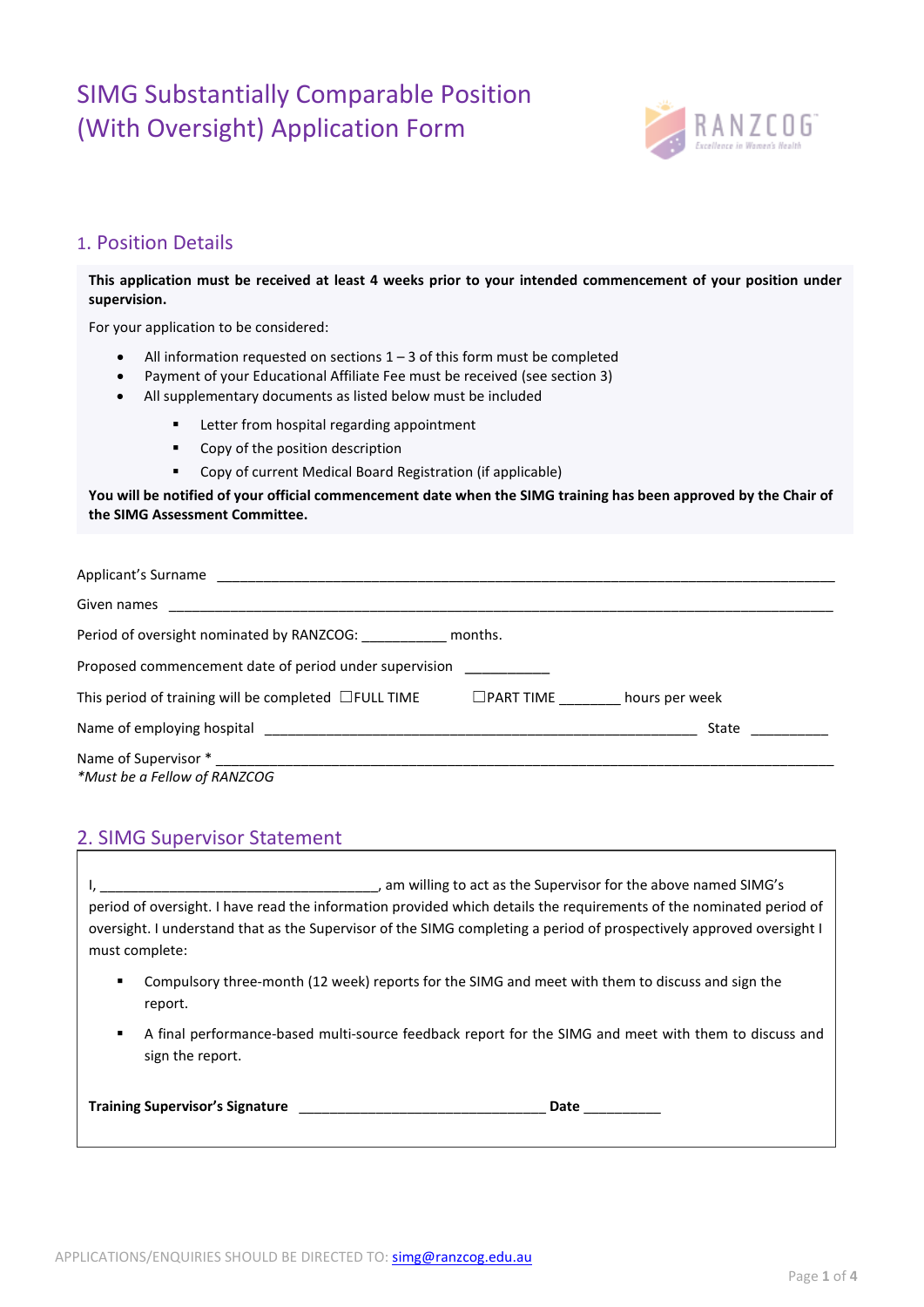Proposed level of Supervision **Example 20** 

### 3. RANZCOG Educational Affiliate and Continuing Professional Development

The 2022 fee comprises of three elements:

- Processing fee for Prospective approval for position with oversight
- Application fee to the RANZCOG Continued Professional Development (CPD) Program as an Educational Affiliate, and
- Annual subscription fee for participation in the CPD program

Please indicate your preferred method of payment below:

- $\Box$  Invoice: The College will raise an invoice for payment when the application has been approved. Payment of this invoice must be made prior to the commencement of training
- $\Box$  Credit Card: Please complete your credit card details in the box below. Payment will not be deducted until your application has been approved.

| Card Type:                                                               | $\square$ VISA | $\Box$ MASTERCARD                             |  |  |
|--------------------------------------------------------------------------|----------------|-----------------------------------------------|--|--|
|                                                                          |                |                                               |  |  |
| Expiry Date: $\frac{1}{2}$                                               |                |                                               |  |  |
| Card Number:                                                             |                |                                               |  |  |
|                                                                          |                | Amount Paid: $\Box$ 12 months - \$1515.00 AUD |  |  |
|                                                                          |                |                                               |  |  |
| Signature:                                                               |                |                                               |  |  |
| THIS DOCUMENT BECOMES A TAX INVOICE FOR GST PURPOSES. ABN 34 100 268 969 |                |                                               |  |  |
|                                                                          |                |                                               |  |  |

**THIS SPACE HAS INTENTIONALLY BEEN LEFT BLANK. Please continue to page 3 of the application.**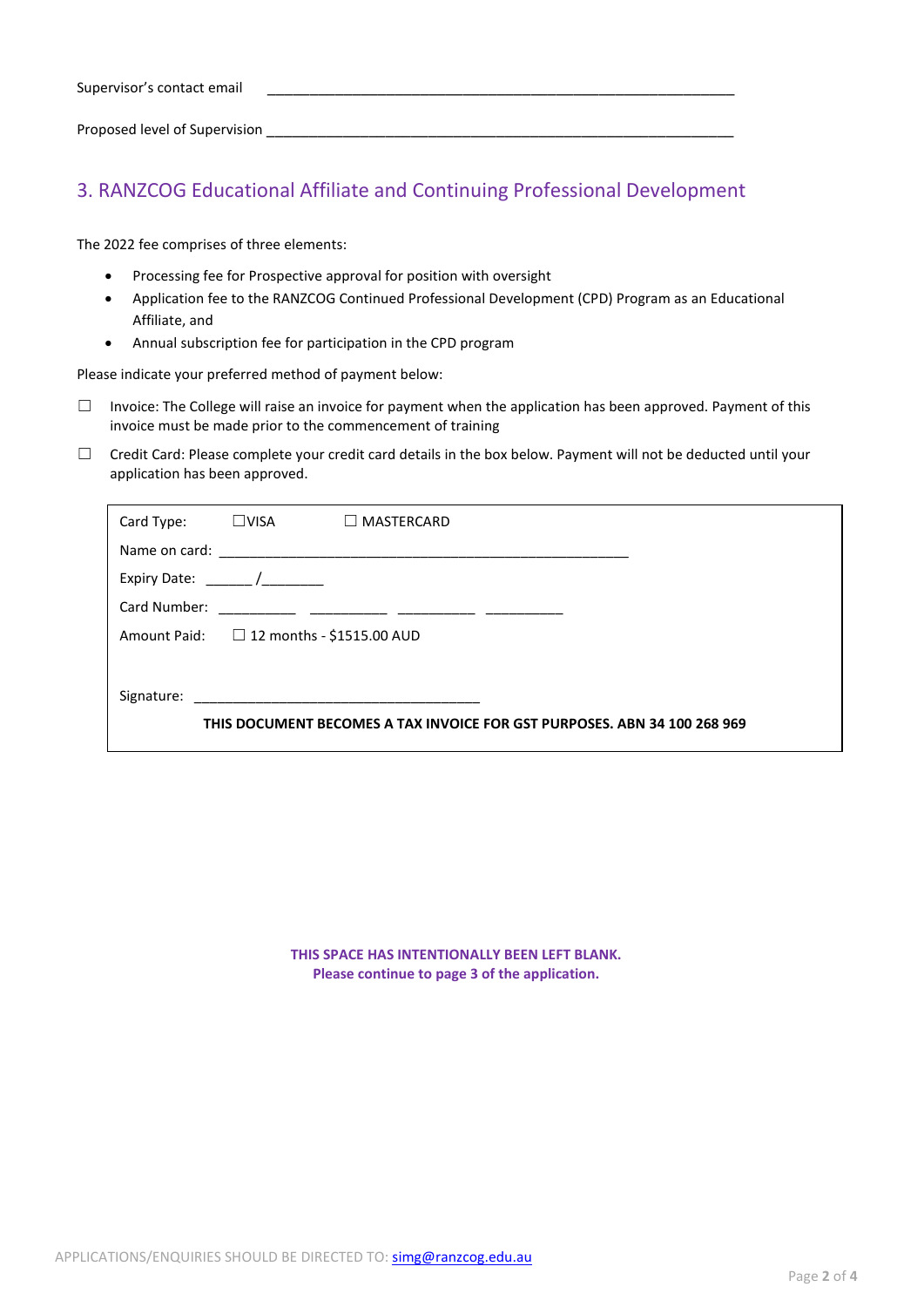## 4. Applicant's Personal Details

| <b>SURNAME:</b>                                                                    |                      |                  |
|------------------------------------------------------------------------------------|----------------------|------------------|
| <b>GIVEN NAMES:</b>                                                                |                      |                  |
| <b>DATE OF BIRTH:</b>                                                              | $\Box$ MALE          | $\square$ FEMALE |
| <b>RESIDENTIAL ADDRESS</b>                                                         | <b>WORK ADDRESS</b>  |                  |
| If your residential address will change, please provide<br>your new details below: | Hospital:            |                  |
| Street:                                                                            | Department:          |                  |
| Suburb:                                                                            | Street:              |                  |
| State:                                                                             | Suburb:              |                  |
| Postcode:                                                                          | State:               |                  |
| I will be relocating to this new address from:                                     | Postcode:            |                  |
|                                                                                    |                      |                  |
|                                                                                    |                      |                  |
| <b>TELEPHONE CONTACT</b>                                                           | <b>EMAIL CONTACT</b> |                  |
| HOME:                                                                              | <b>PERSONAL:</b>     |                  |
| <b>WORK:</b>                                                                       | WORK:                |                  |
| <b>MOBILE:</b>                                                                     |                      |                  |

#### **IMPORTANT NOTE**

*It's essential that you advise the Coordinator, RANZCOG SIMG Pathway as soon as any of your personal details change.*

#### 5. Declaration & Signature

I am applying for my substantially comparable position of oversight to be undertaken at the above named training institution. I have completed all sections of this form, and have provided all supplementary documentation as detailed on page 1 of this application.

Signature \_\_\_\_\_\_\_\_\_\_\_\_\_\_\_\_\_\_\_\_\_\_\_\_\_\_\_\_\_\_\_\_\_\_\_\_\_\_\_\_\_\_\_\_\_ Date \_\_\_\_\_\_\_\_\_\_\_\_\_

### RANZCOG Privacy Policy

The College is committed to ensuring the privacy of individuals in accordance with applicable privacy principles in Australia and New Zealand. The College's Privacy Policy provides details regarding the information handling practices and gives guidelines for access to any information retained by the College. The College may at times need to disclose information to third parties when entering into transactions for the purpose of College business.

For more information please refer to the RANZCOG Privacy Policy which is on our website [http://www.ranzcog.edu.au/privacy-policy.html.](http://www.ranzcog.edu.au/privacy-policy.html)